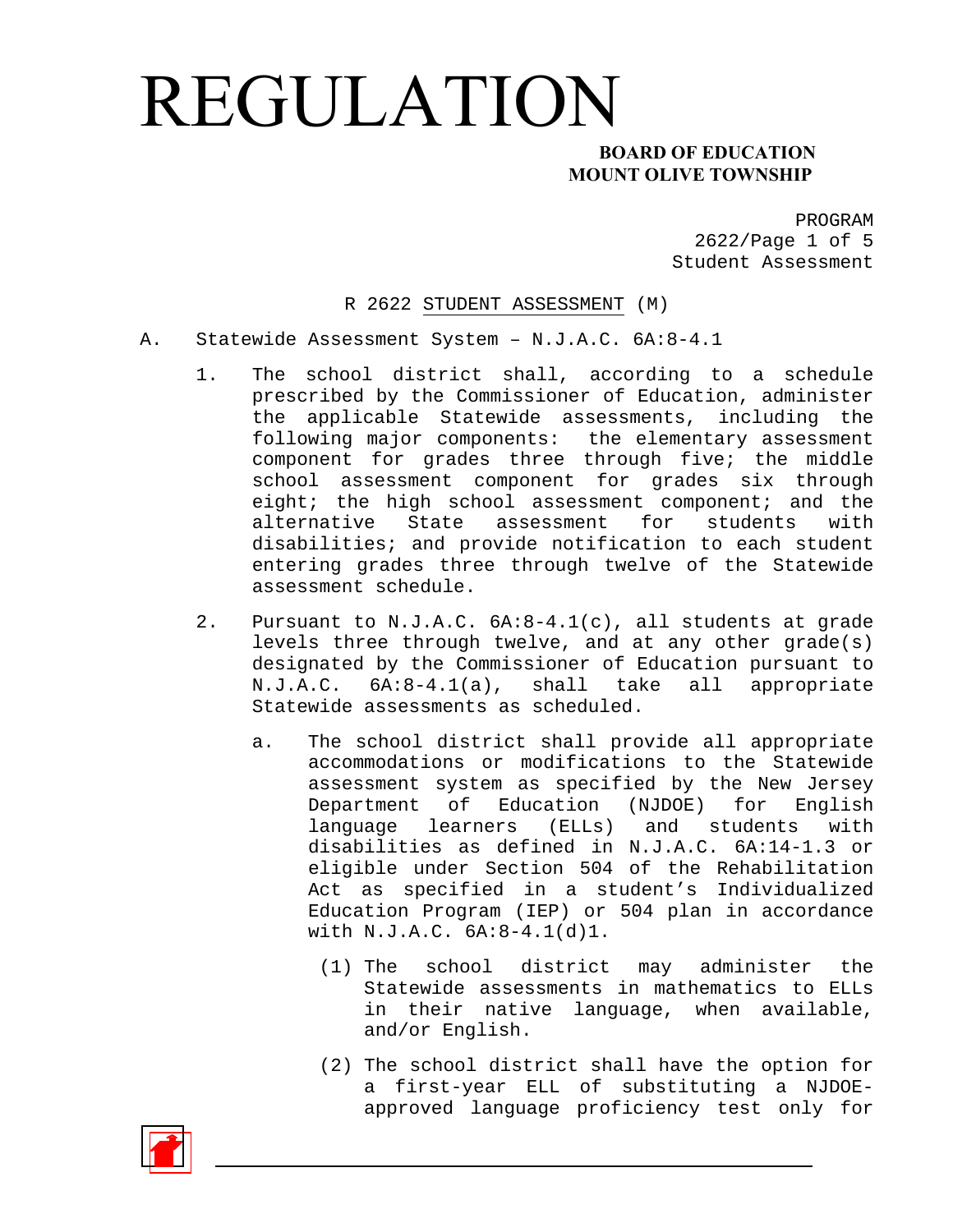#### **MOUNT OLIVE TOWNSHIP**

PROGRAM 2622/Page 2 of 5 Student Assessment

the English language arts component of the Statewide assessment, when the student has entered the United States after June 1 of the calendar year prior to the test administration.

- b. The school district shall ensure students with disabilities as defined in N.J.A.C. 6A:14-1.3 participate in Statewide assessments in accordance with N.J.A.C. 6A:14-4.10.
- c. At specific times prescribed by the Commissioner of Education, the school district shall administer the alternative State assessment for students with disabilities to students with severe disabilities who cannot participate in other assessments due to the severity of their disabilities in accordance with N.J.A.C. 6A:8-4.1(d)3.
- d. The school district shall implement alternative ways for students to demonstrate graduation proficiency in accordance with N.J.A.C. 6A:8- 5.1(a)6, (f), (g), (h), or (i), as applicable.
- 3. Test Administration Procedures and Security Measures
	- a. The school district shall be responsible for ensuring the security of all components of the Statewide assessment system that are administered within the school district.
	- b. All Statewide assessments shall be administered in accordance with the NJDOE's required test administration procedures and security measures.
	- c. Any breach of such procedures or measures shall be immediately reported to the Superintendent or designee.

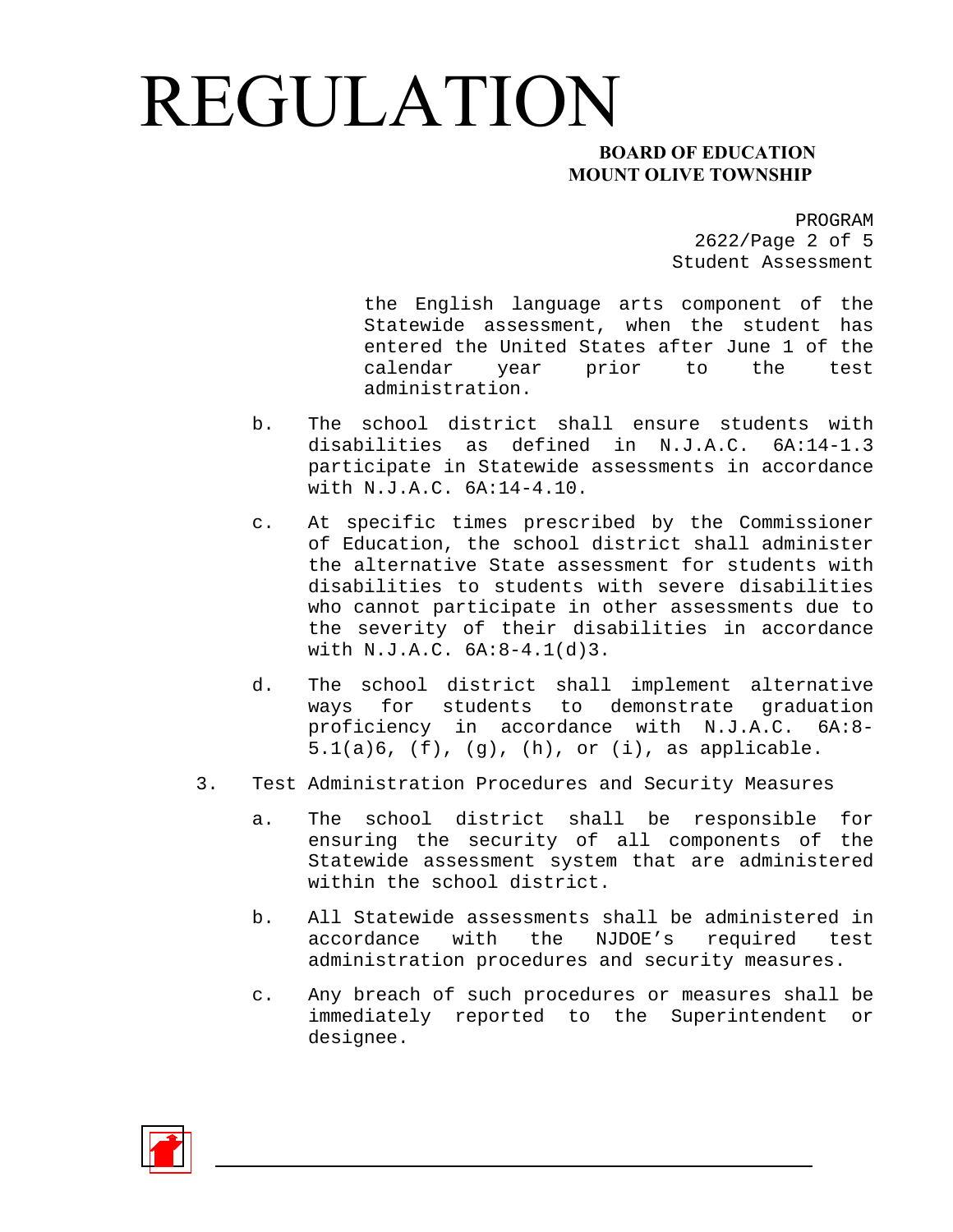#### **MOUNT OLIVE TOWNSHIP**

PROGRAM 2622/Page 3 of 5 Student Assessment

- B. Documentation of Student Achievement N.J.A.C. 6A:8-4.2
	- 1. After each test administration, the NJDOE shall provide the Superintendent the following:
		- a. Rosters of student performance in each content area;
		- b. Individual student reports; and
		- c. School and school district summary data, including school and school district means, numbers tested, and percent achieving at each performance level.
			- (1) The school district summary data shall be aggregated and disaggregated, and school summary data shall be disaggregated, for students with disabilities as defined in N.J.A.C. 6A:14-1.3 and for ELLs.
	- 2. The school district shall transmit within ten business days any official records, including transcripts, of students who transfer to other school districts or institutions.
	- 3. The school district shall maintain an accurate record of each student's performance on Statewide assessments.
	- 4. The school district shall maintain for every student a ninth grade through graduation transcript that contains the following, as available:
		- a. Results of all applicable State assessments, including assessments that satisfy graduation requirements set forth at N.J.A.C. 6A:8-5.1(a)6;
		- b. Results of any English language proficiency assessments according to N.J.A.C. 6A:8-5.1(h);
		- c. Evidence of instructional experience and performance in the New Jersey Student Learning Standards (NJSLS);

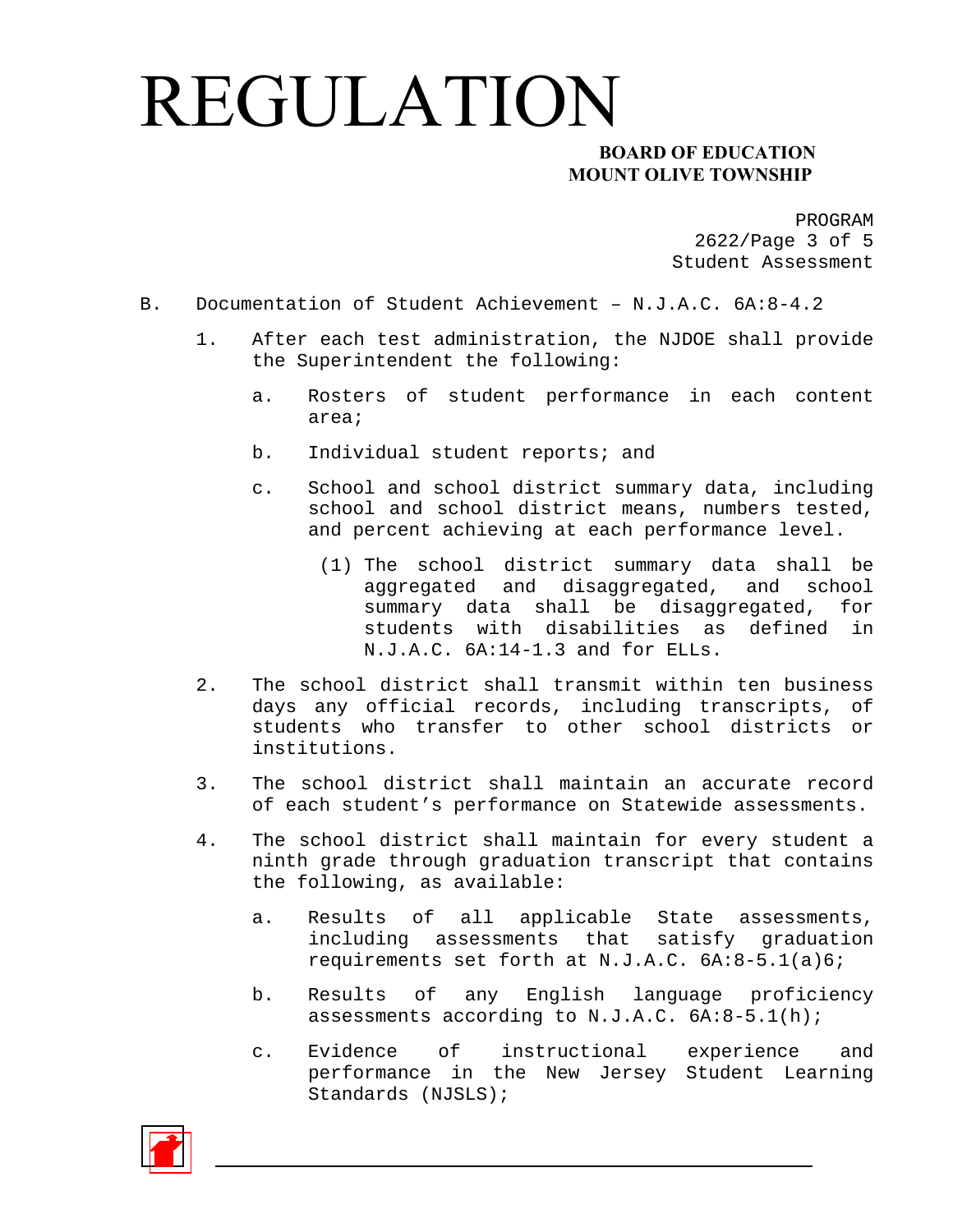### **MOUNT OLIVE TOWNSHIP**

PROGRAM 2622/Page 4 of 5 Student Assessment

- d. Evidence of technological literacy;
- e. Evidence of career education instructional experiences and career development activities;
- f. Evidence of State-issued occupational licenses and credentials, industry-recognized occupational credentials, and/or technical skill assessments for students enrolled in NJDOE-approved career and technical education programs pursuant to N.J.A.C. 6A:19-3.2; and
- g. Any other information deemed appropriate by the school district.
- C. Accountability N.J.A.C. 6A:8-4.3
	- 1. The Superintendent shall report final results of annual assessments to the Board and members of the public at a public meeting within sixty days of receipt of the information from the NJDOE.
	- 2. The Superintendent shall provide educators, parents, and students with results of annual assessments as required under N.J.A.C. 6A:8-4.2(a) and B.1. above, within thirty days of receipt of information from the NJDOE.
	- 3. The school district shall provide appropriate instruction to improve skills and knowledge for students performing below the established levels of student proficiency in any content area either on the Statewide or local assessments.
	- 4. All students shall be expected to demonstrate the knowledge and skills of the NJSLS as measured by the Statewide assessment system.